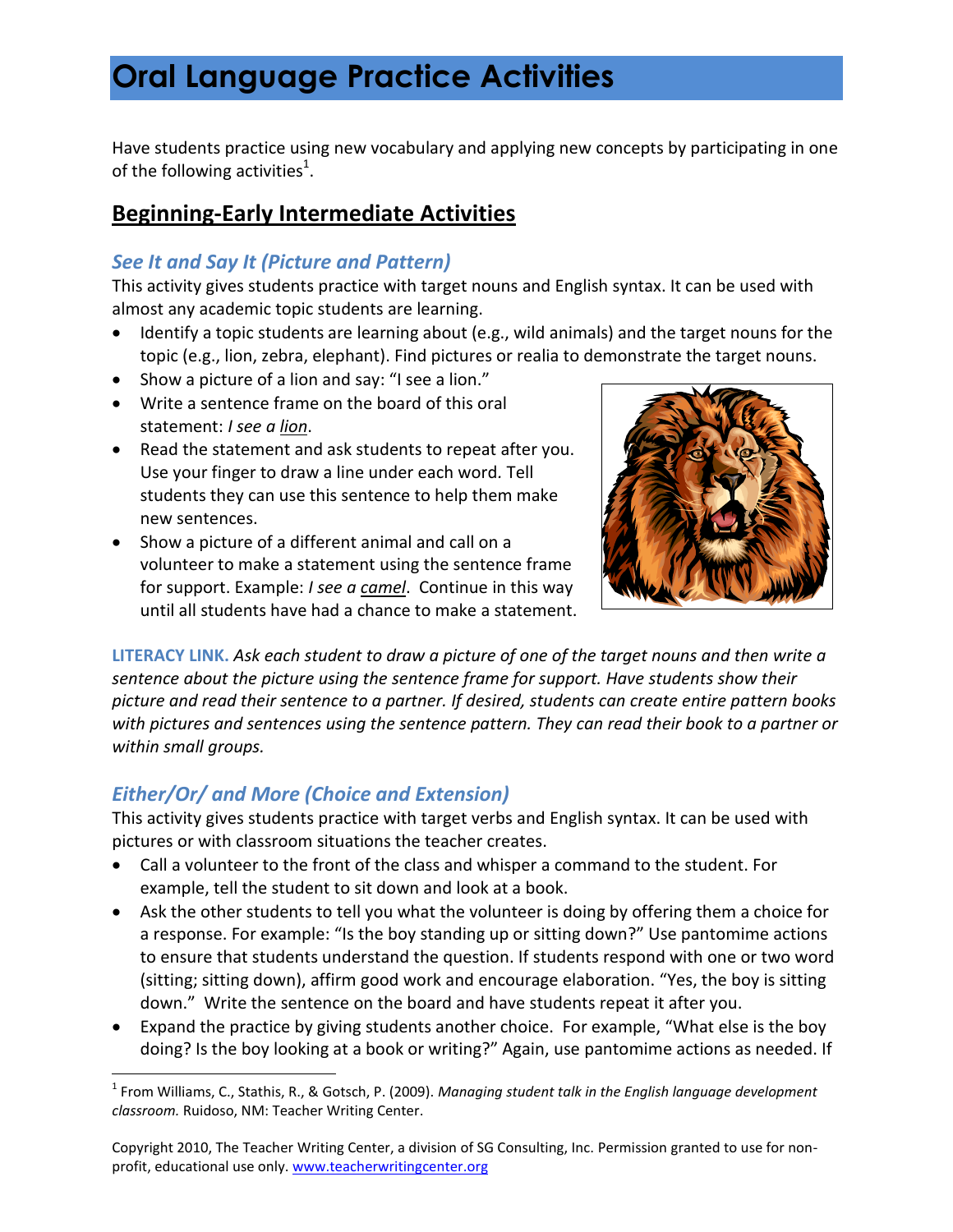students respond with one word (looking), affirm good work and encourage elaboration. "Yes, the boy is looking at a book." Write the sentence on the board and have students repeat it after you.

• Read the two sentences aloud: "The boy is sitting down. The boy is looking at a book." Write the sentences on the board and have students repeat them after you.

**LITERACY LINK.** *Have students copy the sentences on a piece of paper and then draw a picture to illustrate them. Have students show their picture and read their sentences to a partner.*

#### *Sequence of Events (TPR)*

This activity gives students practice with target nouns and verbs as well as sequence of events. It can be used with pictures, with classroom situations the teacher creates, or with classroom routines students need to learn.

 Identify a situation (e.g., going to a museum on a school bus) in which a series of actions logically occurs in a particular sequence. Write out the actions on the board. Point to and read the actions as you act out the six-line sequence.

*Going to a Museum on a School Bus Get on the bus. Look for a seat. Sit down. Ride to the museum. Get off of the bus. Pay your money at the museum entrance.*

 Act out and read each action again. Call on volunteers to act out the action as you say it. Then call on other volunteers to give the commands to the other students.

**LITERACY LINK.** *Ask students to make a mini-book of the sequence of events. They can copy the sequenced statements you wrote on the board and then draw a picture to illustrate each statement.*

#### Get on the bus.

*Students can read their stories to a partner or within small groups.* 

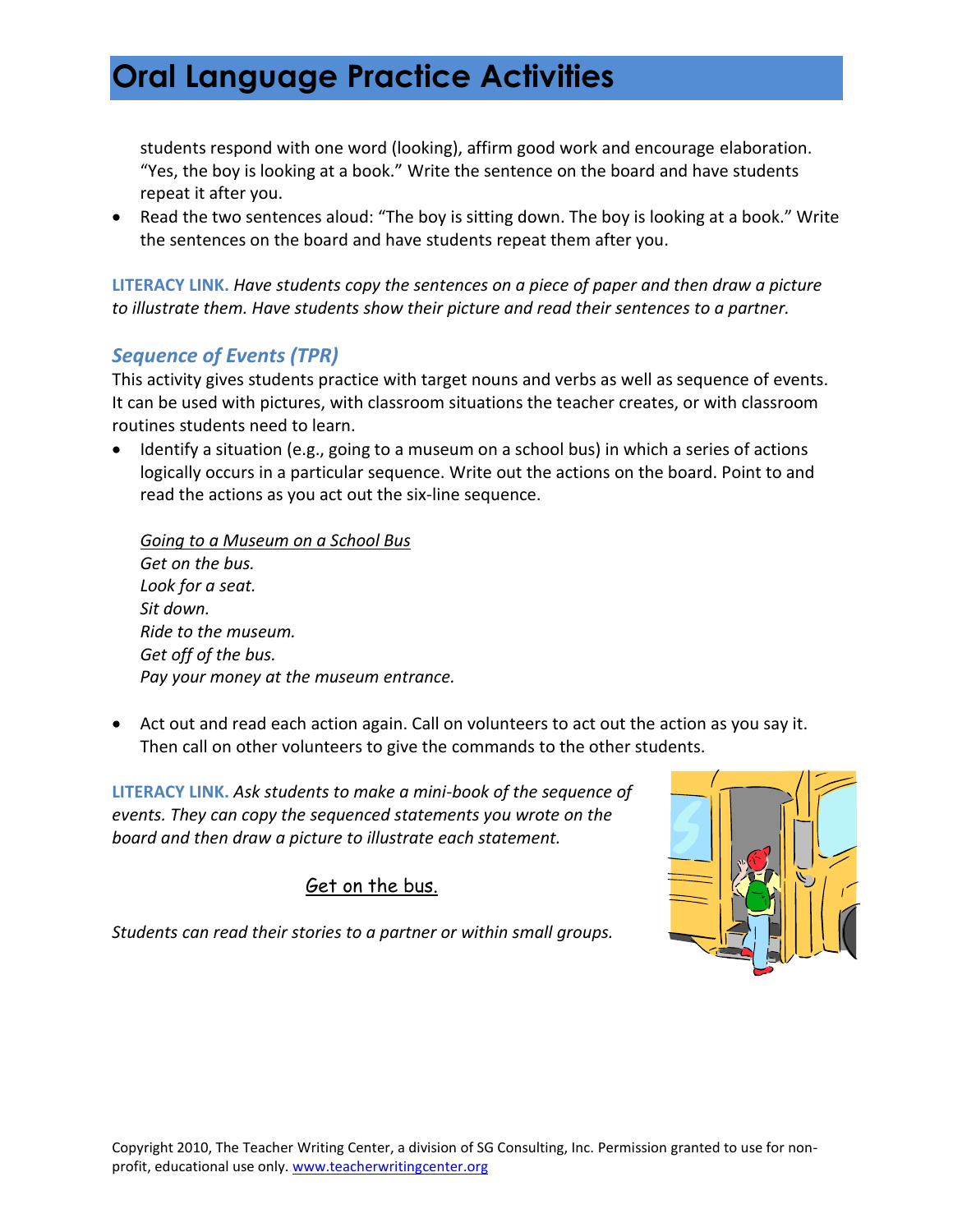#### *Follow the Pattern (Structured Talk)*

This activity can be used to practice verb tenses, adjective placement, plurals, or other grammatical forms.

- Organize students into small groups. Give students a pattern to follow. For example, have each student say three sentences that include an adjective before a noun. Model this for students first: *I have a black cat. I live in a small house. I like sweet foods.*
- Have each student in the group practice the pattern by creating three original sentences. Then change the pattern. For example, have students say a sentence in the past tense and then a sentence in the future tense: *Yesterday I walked to school. Tomorrow I am going to ride to school.*
- Continue with other patterns. As an extension, have a student in the group create a pattern and have other group members try to figure out what the pattern is by following it. For example, the student creating the pattern may say: *I have a pen. You have two pens. I have a book. You have two books. I have a watch. You have two watches.* The student who figures out the pattern continues: *I have a sister. You have two sisters.* … and so forth.

**LITERACY LINK.** *After oral practice, have students write the sentences they created with help as needed.* 

### **Intermediate-Advanced Activities**

*America.* 

### *Relay Talk (One-on-One Communication)*

This activity gives students practice expressing themselves orally in unstructured discourse. It can be used with any academic topic or with classroom situations the teacher creates.

- Organize students into two equal lines with each student facing a partner.
- Designate one line as the moving line while the other line is the non-moving line.
- Explain to students that you will ask a question and give them two minutes to discuss it with the person immediately across from them in the other line. Example: *Talk to your partner about the relationship between the colonists and the American Indians living in North*
- Tell students when you say "time is up," the first person in the "moving line" will go to the end of the line while everyone in that line will move one space to the left or right and face a new partner and a new question. Example: *Talk to your partner about why some of the American colonists wanted independence from Great Britain.*



 Have students discuss each question with two partners. Repeat the process with 3-4 questions.

**LITERACY LINK.** *Engage the entire class in a discussion of one of the questions students discussed. For example, ask them to create a chart listing the reasons for independence from* 

Copyright 2010, The Teacher Writing Center, a division of SG Consulting, Inc. Permission granted to use for nonprofit, educational use only. www.teacherwritingcenter.org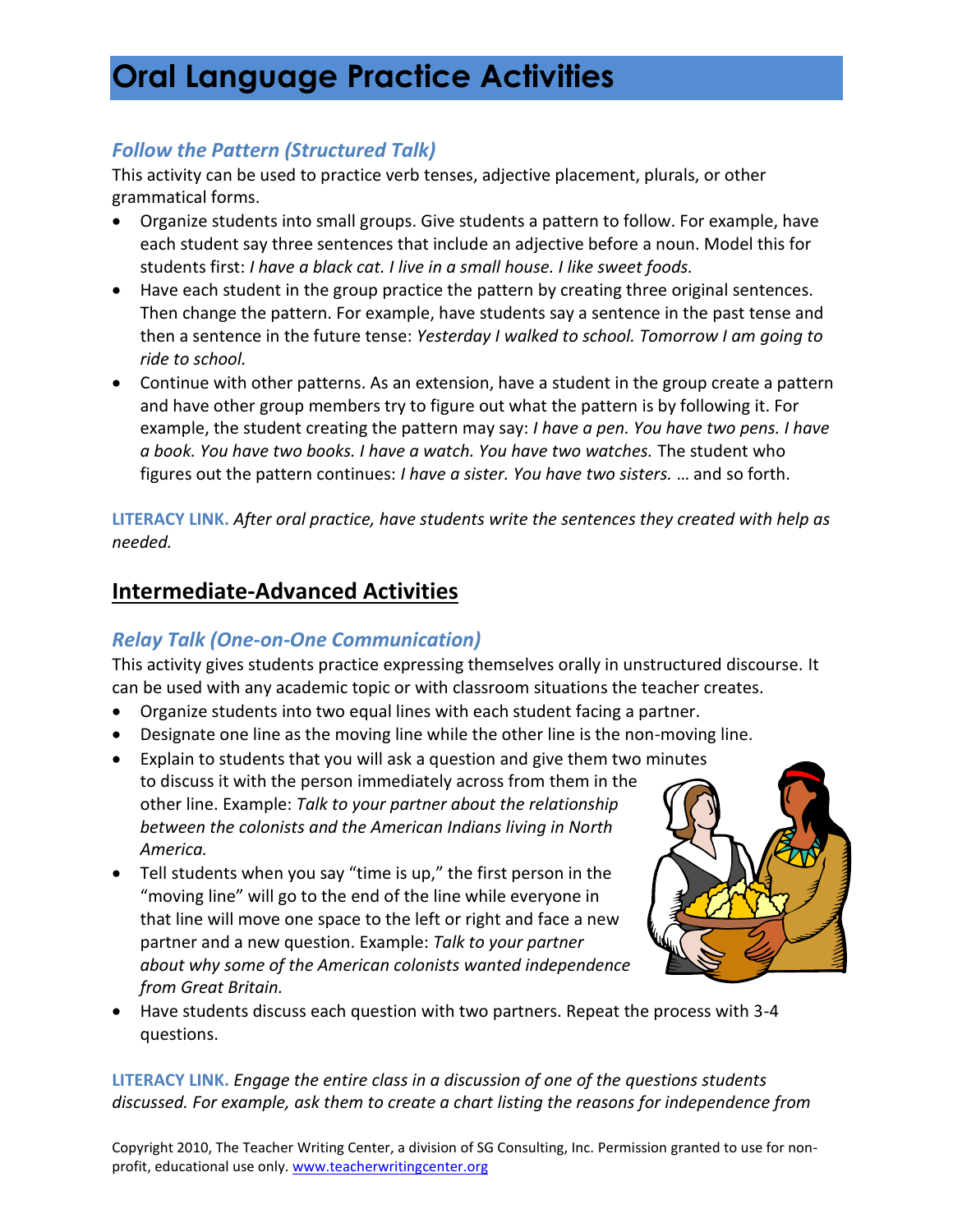*Great Britain. Have students write a paragraph or short essay about the topic. Call on students to read excerpts of their writing.* 

### *3-2-1 GO! (Structured Questioning)*

This activity gives students practice expressing themselves orally in structured discourse. It can be used with any academic topic or with classroom situations the teacher creates.

- Write on the board three open-ended questions about a topic, following this pattern: *Share three examples of habitats. Talk about two ways that an animal adapts to its habitat. Discuss one way that human beings adversely affect animals' habitats.*
- Review the questions and ask students to listen carefully as you say: *3, 2, 1, GO!*
- Organize students into small groups. Ask each group to take about five minutes to answer the questions.
- Call on groups to share one statement for each of the questions.

**LITERACY LINK.** *Ask students to write a paragraph about the third question and then to share their paragraph with the other members of their small group.* 

#### *Data Hunt (Structured Questioning)*

This activity gives students practice expressing themselves orally in structured discourse. It can be used with any academic topic and/or as a way to encourage social language (as in the example below).

- Ask students to divide a piece of paper into three columns.
- Write column headings on the board for all three columns and the tasks for columns one and two. See the example. Have students copy the headings and tasks (columns one and two) on their paper. They will interact with their classmates to come up with responses for column three.

| <b>Find someone</b> | Ask the person                               | The person I talked to said           |
|---------------------|----------------------------------------------|---------------------------------------|
| who $\ldots$        |                                              |                                       |
| knows how to        | the benefits of riding a bicycle rather than | riding a bicycle is good for the      |
| ride a bicycle:     | driving in a car                             | environment and good exercise         |
|                     |                                              |                                       |
|                     |                                              |                                       |
| (student's          |                                              |                                       |
| name)               |                                              |                                       |
| takes the bus       | what kinds of things people do on the        | on the bus people talk to friends, do |
| to school:          | school bus                                   | homework, and look out the window     |
|                     |                                              |                                       |
| (student's          |                                              |                                       |
| name)               |                                              |                                       |
| and so forth        |                                              |                                       |